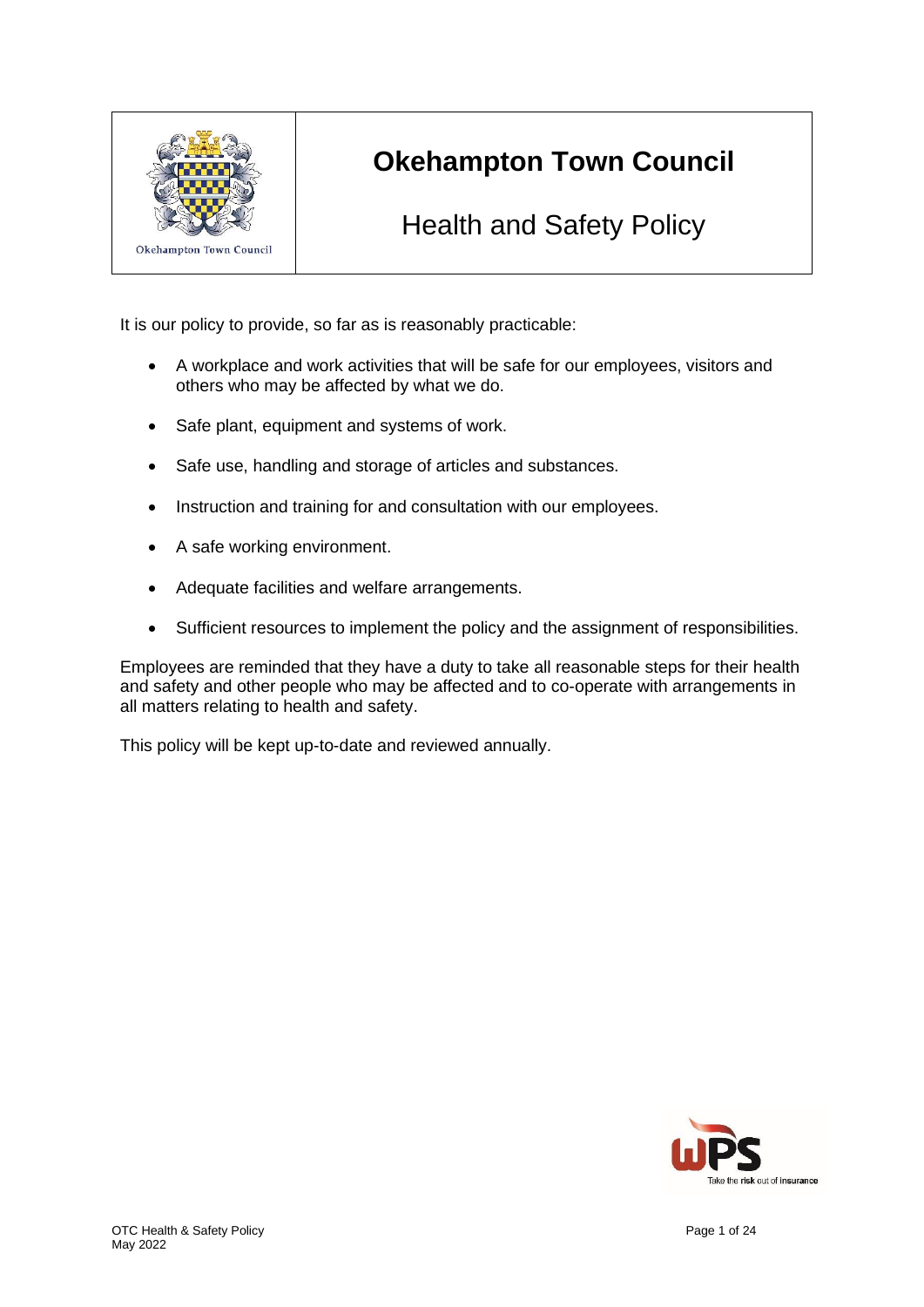# **Health And Safety Organisational Chart**

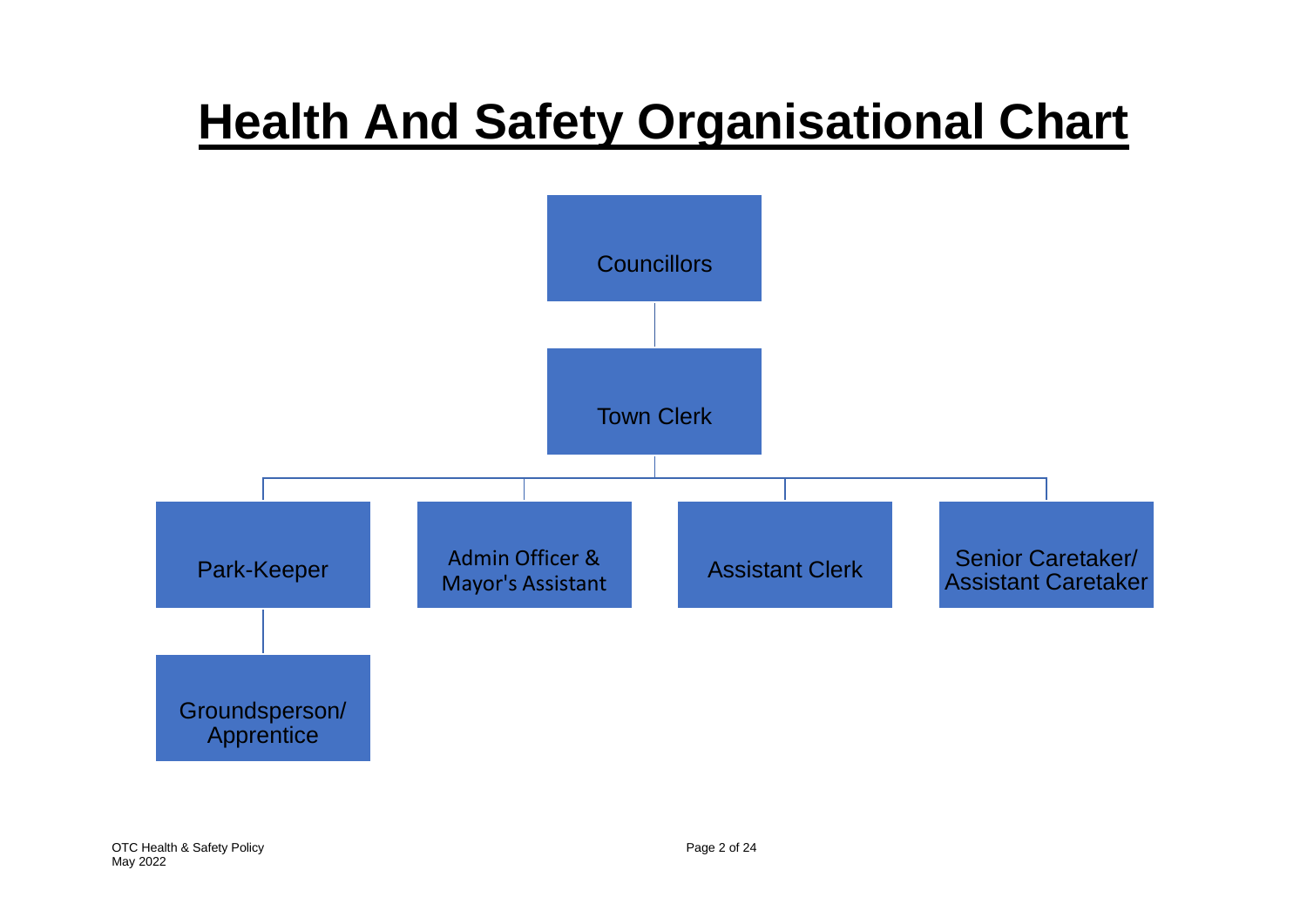## **RESPONSIBILITIES**

#### **Town Clerk**

The Clerk is the designated person with overall responsibility for health and safety within the Council. She will ensure that:

- our Health and Safety Policy is implemented, monitored, developed, communicated effectively, reviewed and amended as required
- suitable and sufficient funds, people, materials and equipment are provided to meet all health and safety requirements
- adequate insurance cover is provided and renewed
- competent persons are appointed to provide health and safety assistance and advice
- an adequate system of maintenance exists and operates to keep premises, plant and work equipment in a safe condition
- statutory examinations are planned, completed and recorded
- there is regular communication and consultation with staff on health and safety issues
- an effective training programme is established to ensure staff are competent to carry out their work in a safe manner
- safe systems of work are developed and implemented
- accidents, ill health and 'near miss' incidents at work are recorded, investigated and reported
- safety issues raised are thoroughly investigated and, when necessary, further effective controls implemented and communicated to staff
- contractors engaged are reputable, can demonstrate a good health and safety record and are made aware of relevant local health and safety rules and procedures
- effective contingency plans are in place with a designated competent person in charge of the planning and control measures for situations involving imminent danger

#### **Town Councillors**

The Councillors have the ultimate responsibility for the health and safety of Okehampton Town Council but discharges this responsibility through the Clerk down to individual managers, supervisors and employees.

The Council has nominated the Clerk to have special responsibility for health and safety.

The Council will ensure that:

• they provide a lead in developing a positive health and safety culture throughout the organisation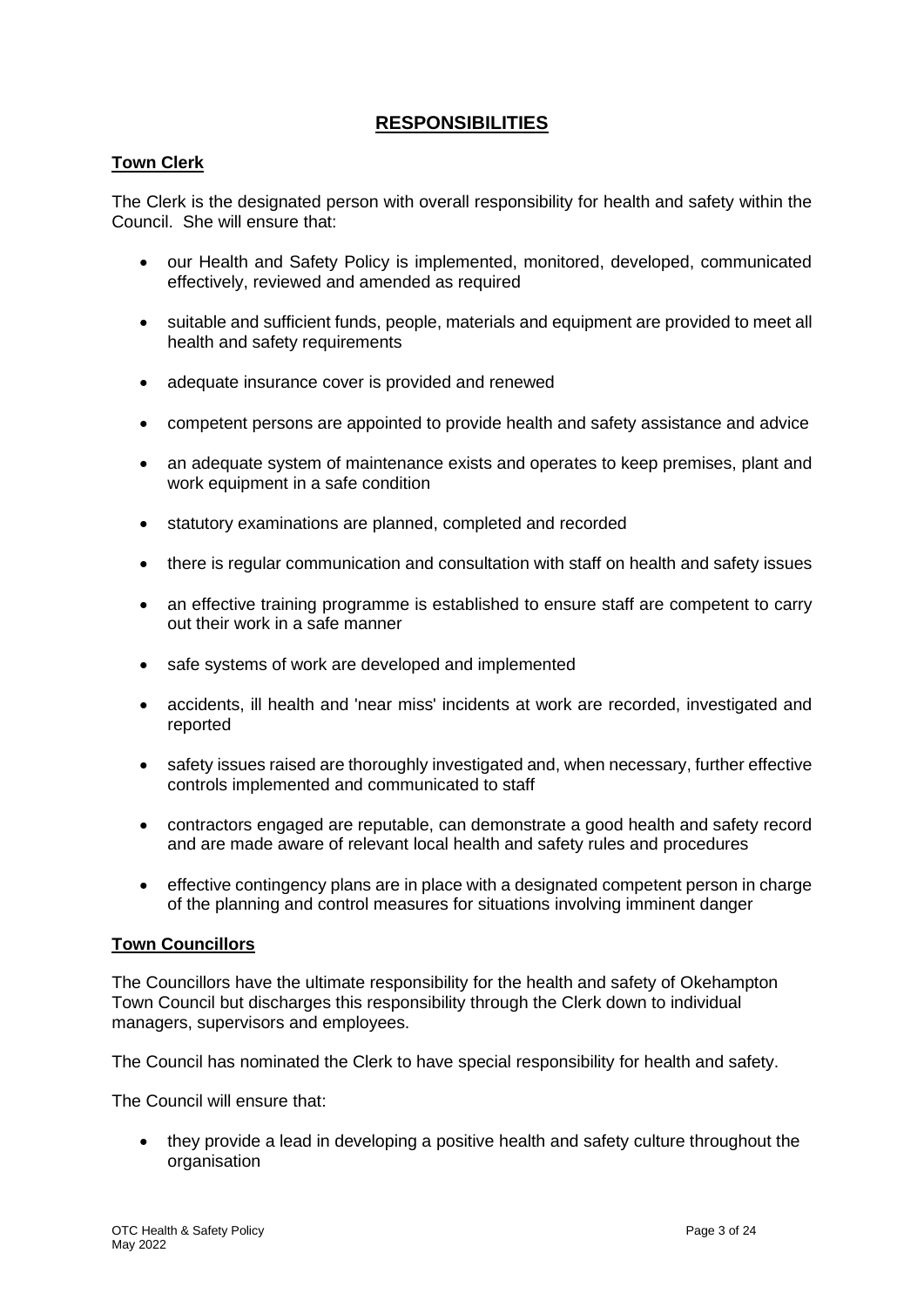- all its decisions reflect its health and safety intentions
- adequate resources are made available for the implementation of health and safety
- they will promote the active participation of workers in improving health and safety performance
- they will review the health and safety performance of the Council on an annual basis

#### **Park-Keeper/Caretakers**

The Manager/Supervisor will ensure that in their areas of control:

- they actively lead the implantation of our Health and Safety Policy
- they supervise their staff to ensure that they work safely, providing increased supervision for new and young workers
- safe systems of work are developed and implemented
- risk assessments are completed, recorded and regularly reviewed
- accidents, ill health and "near miss" incidents at work are investigated, recorded and reported
- they communicate and consult with staff on health and safety issues
- they encourage staff to report hazards and raise health and safety concerns
- safety training for staff is identified, undertaken and recorded to ensure staff are competent to carry out their work in a safe manner
- issues concerning safety raised by anyone are thoroughly investigated and, when necessary, further effective controls implemented
- premises, plant and work equipment are maintained in a safe condition
- personal protective equipment is provided, staff instructed in its use and that records are kept
- adequate arrangements for fire and first aid are established
- any safety issues that cannot be dealt with are referred to the Clerk for action
- welfare facilities provided are maintained in a satisfactory state
- hazardous substances are stored, transported, handled and used in a safe manner according to manufacturers' instructions and established rules and procedures
- health surveillance is carried out and records are kept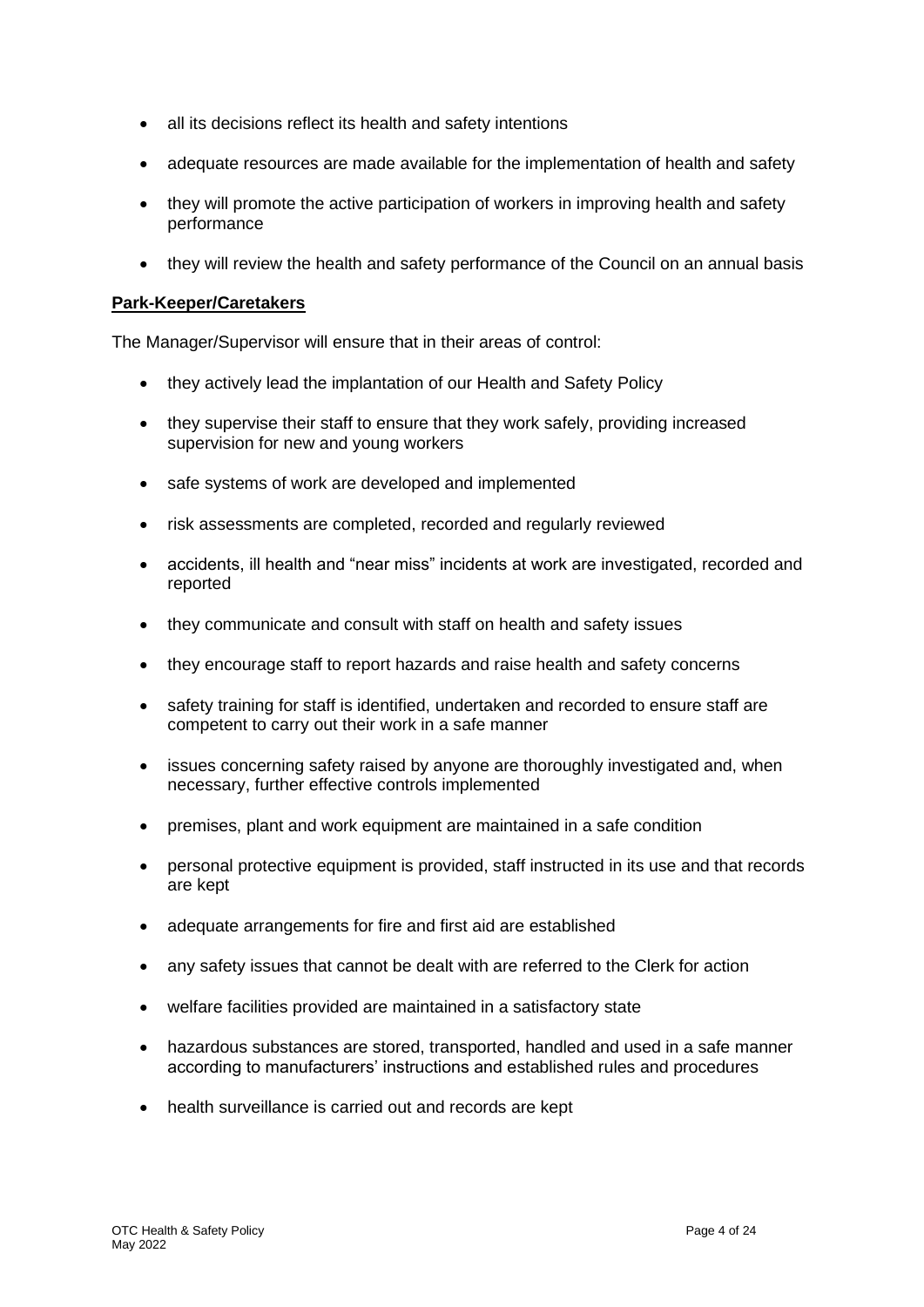- contractors engaged are reputable, can demonstrate a good health and safety record and are made aware of relevant local health and safety rules and procedures
- health and safety notices are displayed
- agreed safety standards are maintained particularly those relating to housekeeping
- health and safety rules are followed by all

#### **Employees**

All employees must:

- take reasonable care of their own safety
- take reasonable care of the safety of others affected by their actions
- observe the safety rules
- comply with the Health and Safety policy
- conform to all written or verbal instructions given to them to ensure their personal safety and the safety of others
- dress sensibly and safely for their particular working environment or occupation
- conduct themselves in an orderly manner in the work place and refrain from any antics or pranks
- use all safety equipment and/or protective clothing as directed
- avoid any improvisations of any form which could create an unnecessary risk to their personal safety and the safety of others
- maintain all equipment in good condition and report defects to their supervisor
- report any safety hazard or malfunction of any item of plant or equipment to their supervisor
- report all accidents to their supervisor whether an injury is sustained or not
- attend as requested any health and safety training course
- observe all laid down procedures for processes, materials and substances used
- observe the fire evacuation procedure and the position of all fire equipment and fire exit routes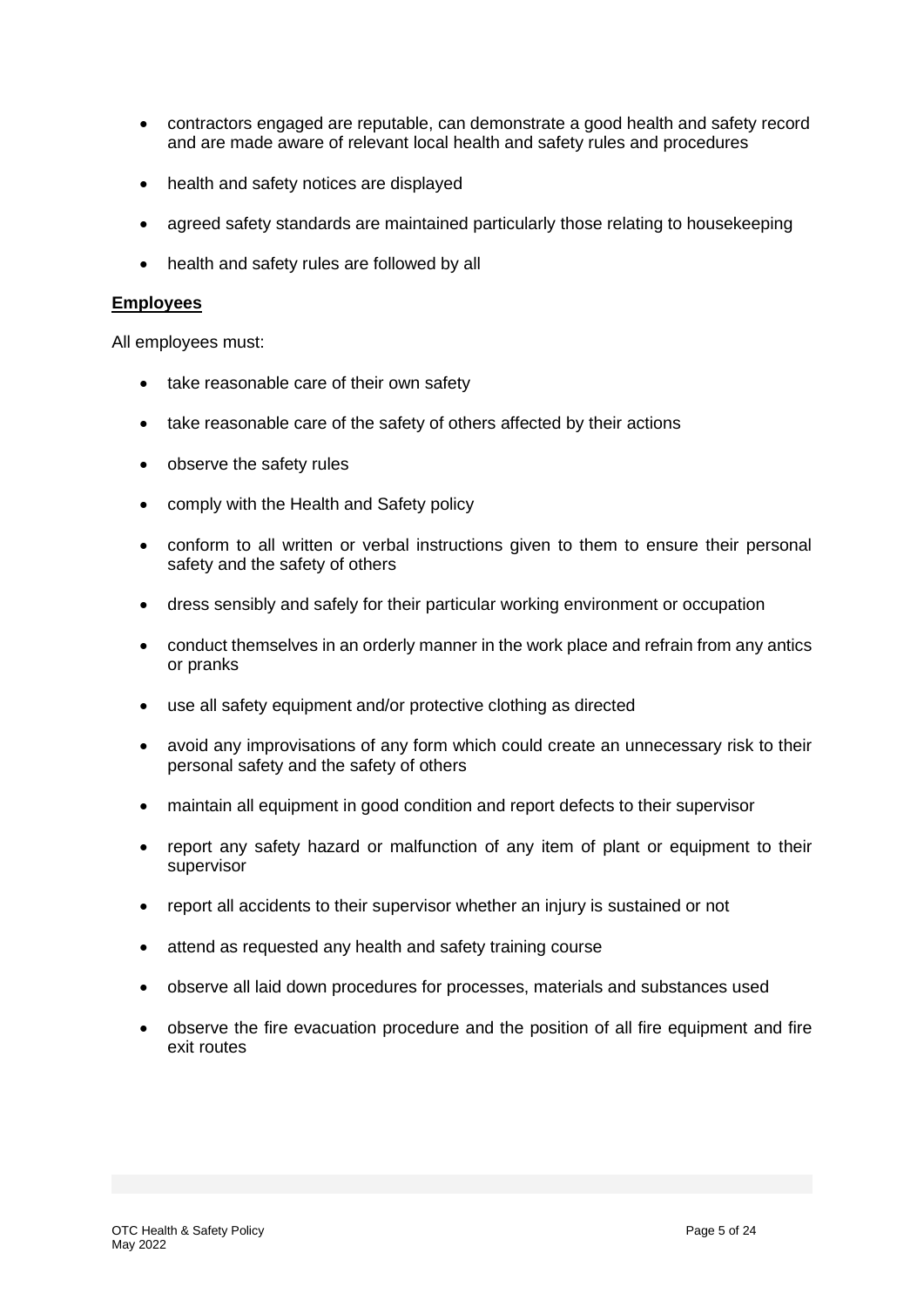#### **Arrangements**

#### **Accident Investigation and Reporting**

An accident is an unplanned event that causes injury to persons, damage to property or a combination of both.

A near miss is an unplanned event that did not cause injury or damage but had the potential to do so.

It is our policy to investigate:

- All accidents resulting in any reportable injury or losses of any assets
- Accidents, however minor
- All near-misses

A documented investigation will take place for selected incidents with witness statements and photographs taken where appropriate.

Certain accidents causing injury, diseases and dangerous occurrences are reportable to the enforcing authority under the Reporting of Injuries, Diseases and Dangerous Occurrences Regulations 2013. A list of reportable incidents can be found on [www.hse.gov.uk/riddor](http://www.hse.gov.uk/riddor)

Reporting of such an incident is done on line via the [www.hse.gov.uk/riddor/report](http://www.hse.gov.uk/riddor/report) portal

#### **Alcohol and Drug Abuse**

No alcohol can be consumed on the premises at any time unless under the permission of the Town Clerk.

Anyone found taking alcohol or drugs on the premises or whilst working without permission is guilty of gross misconduct and will be disciplined accordingly.

The Council reserves the right to require employees to undertake a medical test if it considers there to be a safety implication.

#### **Asbestos**

The Policy of Okehampton Town Council is to:

- Produce and maintain an Asbestos Register that is available to all staff, contractors and property users.
- Promote awareness of the hazards associated with asbestos.
- Produce a Management Policy and Procedures Plan.
- Periodically review the plan to ensure that any areas of asbestos requiring it, are sealed, encapsulated, inspected, monitored, labelled or removed.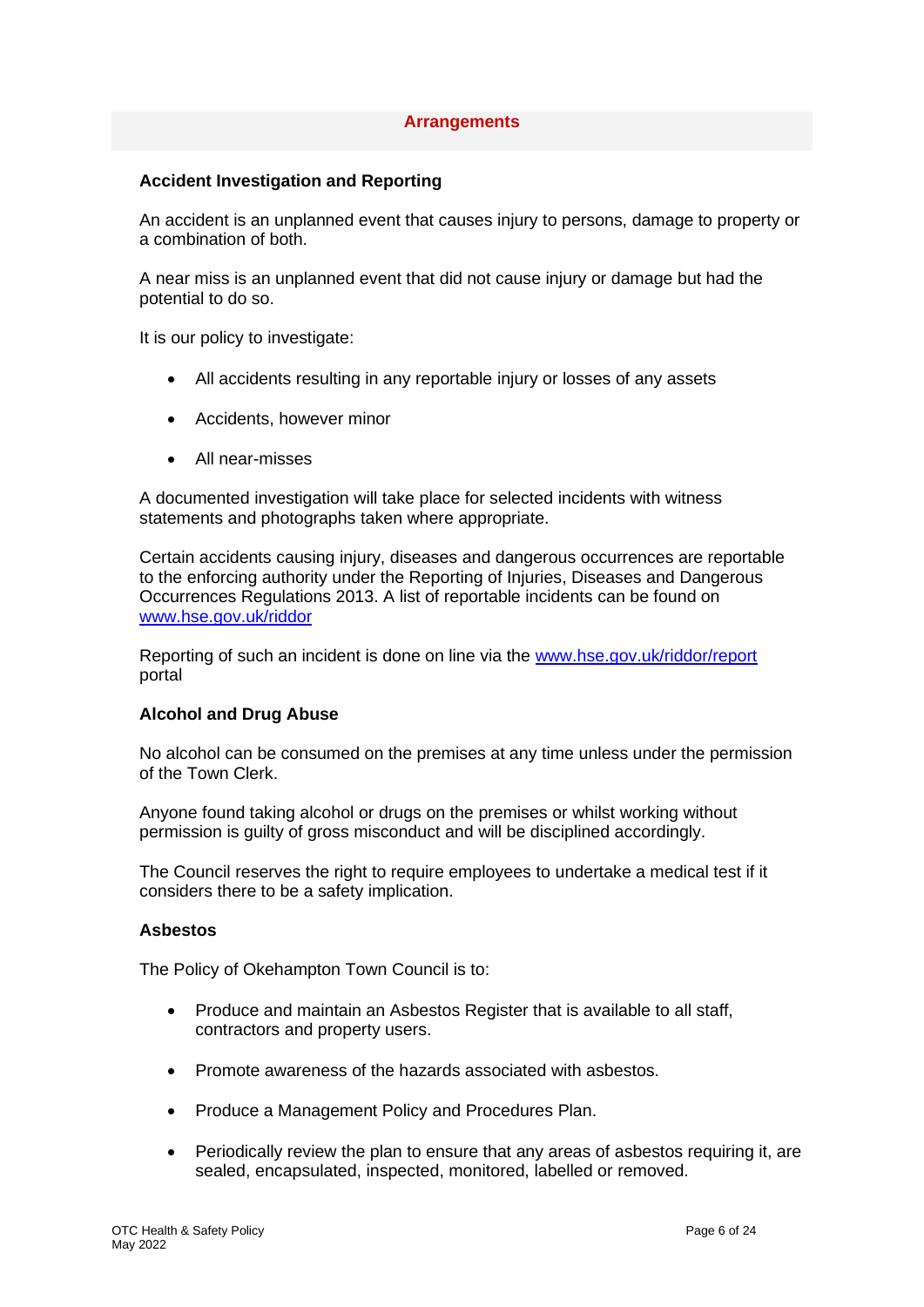• Ensure the Council's Policy conforms to Regulation 4 of the Control of Asbestos at Work Regulations 2012.

#### **Consultation and Training**

The Company is committed to providing employees with adequate information, instruction and training. Staff meetings will be held regularly with feedback and suggestions welcomed from all staff members.

A mixture of both internal and external training will be provided and;

- We will ensure that all newly appointed or promoted staff receive an efficient induction into their jobs.
- We will provide training to increase the productivity and performance of existing staff, ensuring that they are updated in line with new legislative requirements, techniques and technology.
- Training needs will be reviewed at least once a year.
- Records of training will be kept for all employees.

#### **Contractors**

All contractors working on our premises and land are required to comply with appropriate rules and regulations governing their work activities.

Before any work is undertaken a risk assessment and method statement are requested.

#### **COSHH**

We recognise that some substances have the potential to cause ill health and we will introduce measures to identify any such substances our employees use or are exposed to in the course of their work.

Where practical alternatives exist, we will not use harmful substances.

Substances that we must use will be assessed and control measures introduced to prevent risk.

Employees will be advised of the risks, provided with the appropriate protective equipment and trained accordingly

#### **Display Screen Equipment**

All reasonable steps will be taken by the Council to secure the health and safety of employees who work with display screen equipment.

To achieve this objective the Council will:

- carry out an assessment of each user's workstation
- implement necessary measures to remedy any risks found as a result of the assessment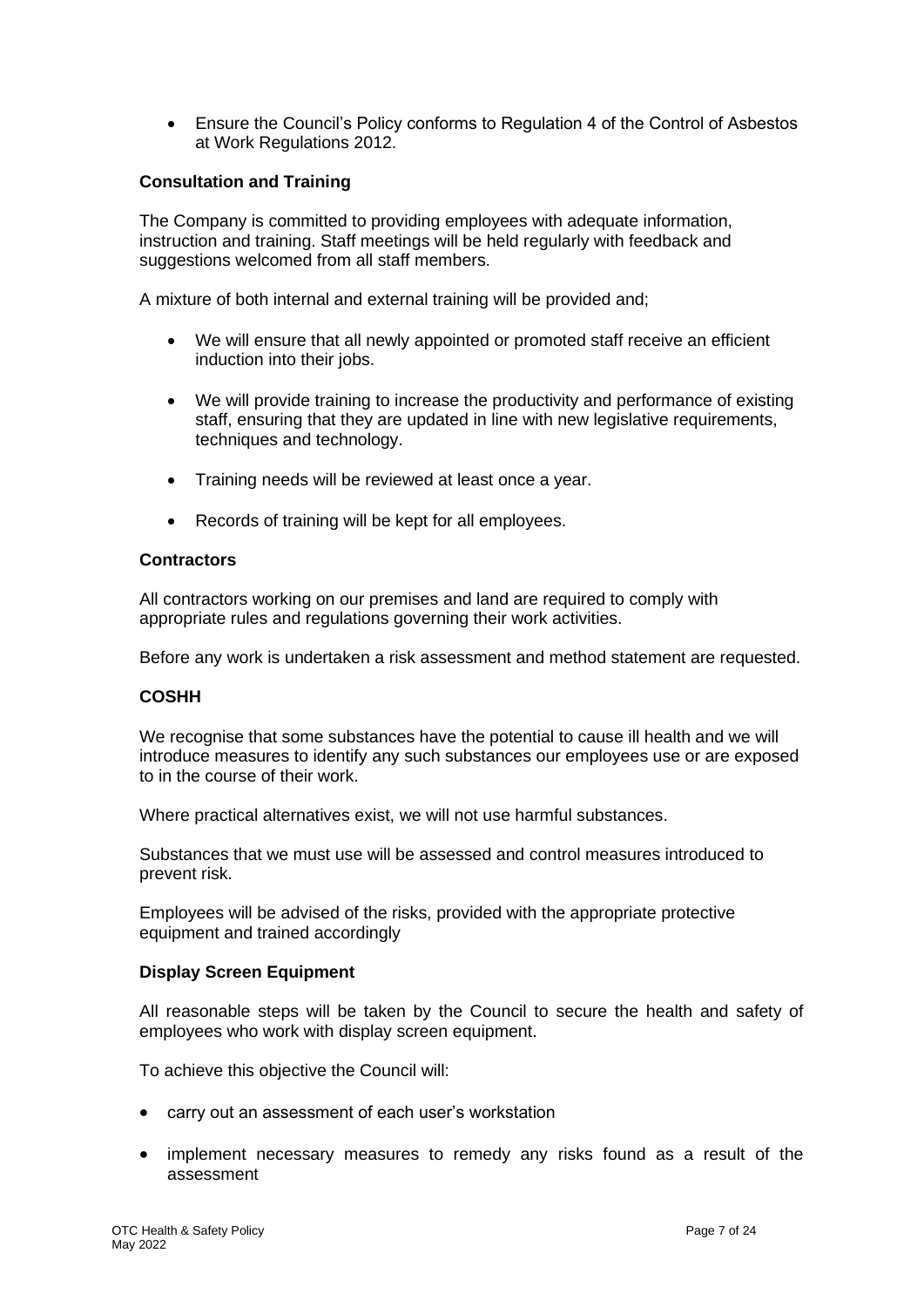- provide adequate information and training to persons working with display screen equipment
- endeavour to incorporate changes of task within the working day, to prevent intensive periods of on-screen activity
- review software to ensure that it is suitable for the task and is not unnecessarily complicated
- arrange for the provision of free eye tests when requested, at regular intervals thereafter and where a visual problem is experienced
- arrange for the supply, free of charge, of any corrective appliances (basic spectacles) where these are required specifically for working with display screen equipment
- advise existing employees, and all persons applying for work with display screen equipment, of the risks to health and how these are to be avoided
- investigate any discomfort or ill-health believed to be associated with the use of display screen equipment and take appropriate remedial action
- make special arrangements for individuals with health conditions that could be adversely affected by working with display screen equipment

#### Employees must:

- comply with the instructions and training given regarding safe workstation set-up and use, including the need for regular changes of activity or breaks and the use of the equipment provided
- inform their line manager of any disability or health condition which may affect their ability to work using display screen equipment or be affected by working with DSE (this information will be treated confidentially)
- report to their line manager any discomfort or health concern believed to be associated with the use of DSE (this information will be treated confidentially)

#### **Driving At Work**

Driving is an integral part to some roles within the Council and has inherent risks associated with it which drivers should be made aware of.

The Council is committed to reducing the risks its staff face or create when driving at work and therefore will:

- ensure risk assessments are completed and that journeys are planned
- not put unreasonable time constraints on travel
- ensure those driving for business are competent (and where required, authorised) and fit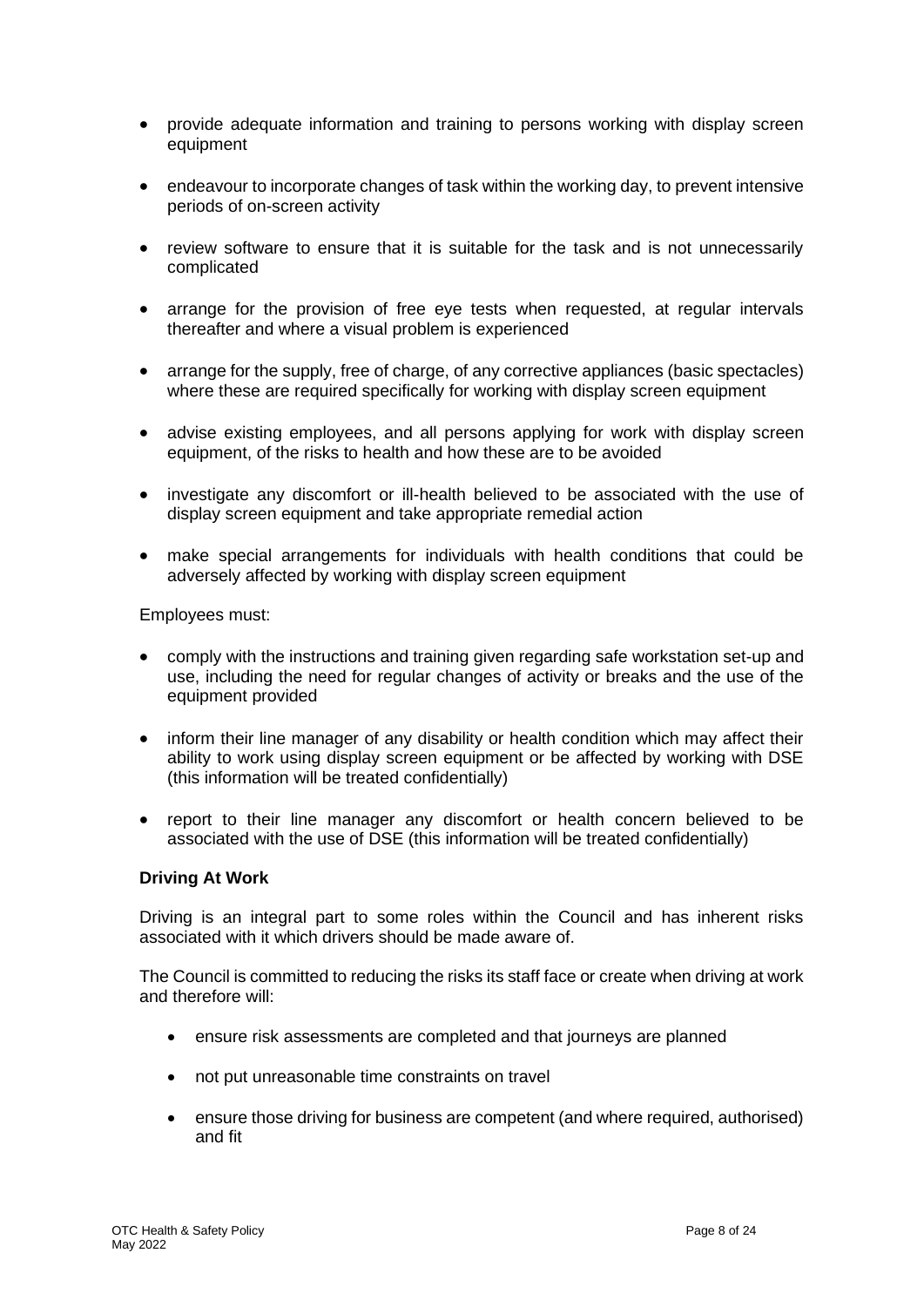- provide any additional training that may be deemed necessary to reduce driving related occupational risks
- require drivers to agree to allow the company to check licences online

Where providing Council vehicles:

- maintain them to the required legal standard and ensure suitable for their purpose
- provide and maintain additional tools and equipment necessary for the purposes of the journey
- provide them with regard to safety and the environment i.e. higher ENCAP ratings, lower emissions, better fuel consumption
- provide access to breakdown support and recovery

#### **Implementation**

The Council asks its entire staff to play their part, whether they use a company vehicle, their own or a hire vehicle.

Driving is an integral part to some roles within the Council.

The Council is committed to reducing the risks its staff face or create when driving at work and therefore will:

- Not put unreasonable time constraints on travel.
- Ensure those driving for business are competent (and where required, authorised) and fit.
- Require drivers to annually submit copies of their current driving licence and confirm they are physically fit to drive.
- Maintain the vehicles owned by the council to the required legal standard and ensure suitable for their purpose.
- Provide access to breakdown support and recovery.

#### **Drivers**

Drivers will remain responsible for their safety and others must comply with the Highway Code and Road Traffic Act.

It is the responsibility of drivers to inform the Town Clerk of:

- Anything that could affect their driving, e.g. health conditions or injuries, use of prescribed medication.
- Changes to licence such as: limitations, offences recorded, period bans.
- Vehicle defects that affect ability/safety to drive.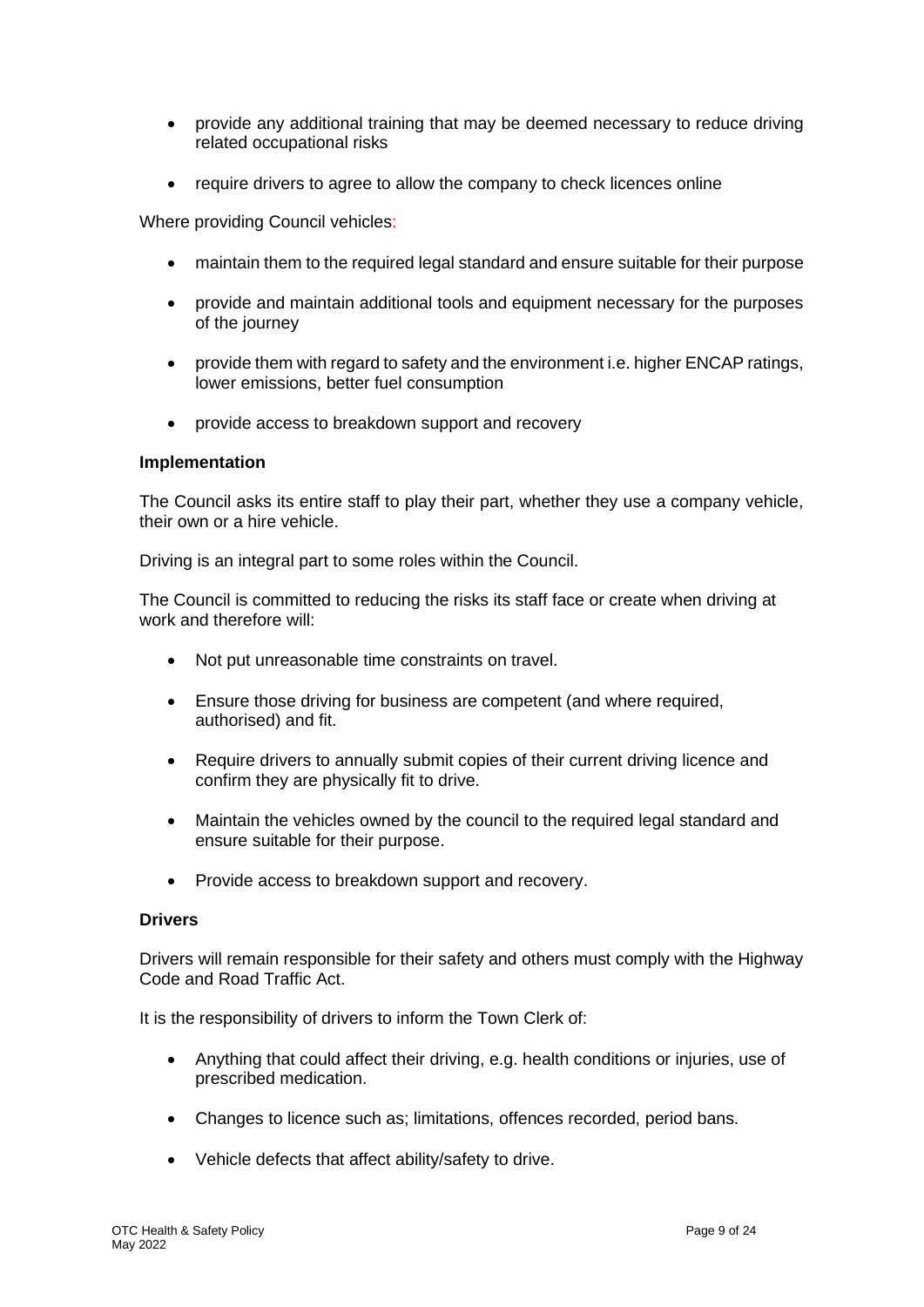- Any accidents/incidents that occurred whilst driving on behalf of the Council.
- Be physically fit and not under influence of any alcohol or drugs that may affect the ability to drive.
- Have had an eye test in the last two years and be using any corrective appliance.
- Adjust their driving position, head restraints and mirrors to ensure maximum comfort and safety.

Whilst driving, drivers must: -

- Drive in accordance with the applicable law and with consideration for the safety of passengers and other road users.
- Remain in control of the vehicle at all times.
- Not smoke in a Council vehicle.
- Only use electronic devices, e.g. mobile phones, satellite navigation, mp3 player, when set up to do so, i.e. using a hands-free device.
- Never use any handheld electronic device, e.g. mobile phone, satellite navigation, mp3 player.

#### **Office based staff should:-**

• Not expect staff to answer calls when they are driving. Leave a short message and await the return call.

#### **Electricity At Work**

All electrical systems on our premises will be inspected to ensure there is no danger.

Portable appliances will be given a thorough electrical test by a competent person at fixed intervals, which reflect the potential risks associated with the class of appliance.

The fixed wiring installation supplying electrical sockets, lighting or other wired in equipment will be inspected by a competent electrician at least every five years.

Any hirer of the premises will be required to produce evidence that electrical equipment being brought on to the premises is PAT tested

#### **Fire Safety**

We will put in place arrangements for the assessment of risks from fire and appropriate control measures to minimise the risks identified. These measures will include the following arrangements, procedures and controls.

- Regular inspection of the premises for fire safety.
- Adequate means of detecting and warning of a fire
- Fire extinguishers will be placed at clearly signed fire points.
- Emergency exit routes will be kept clear at all times.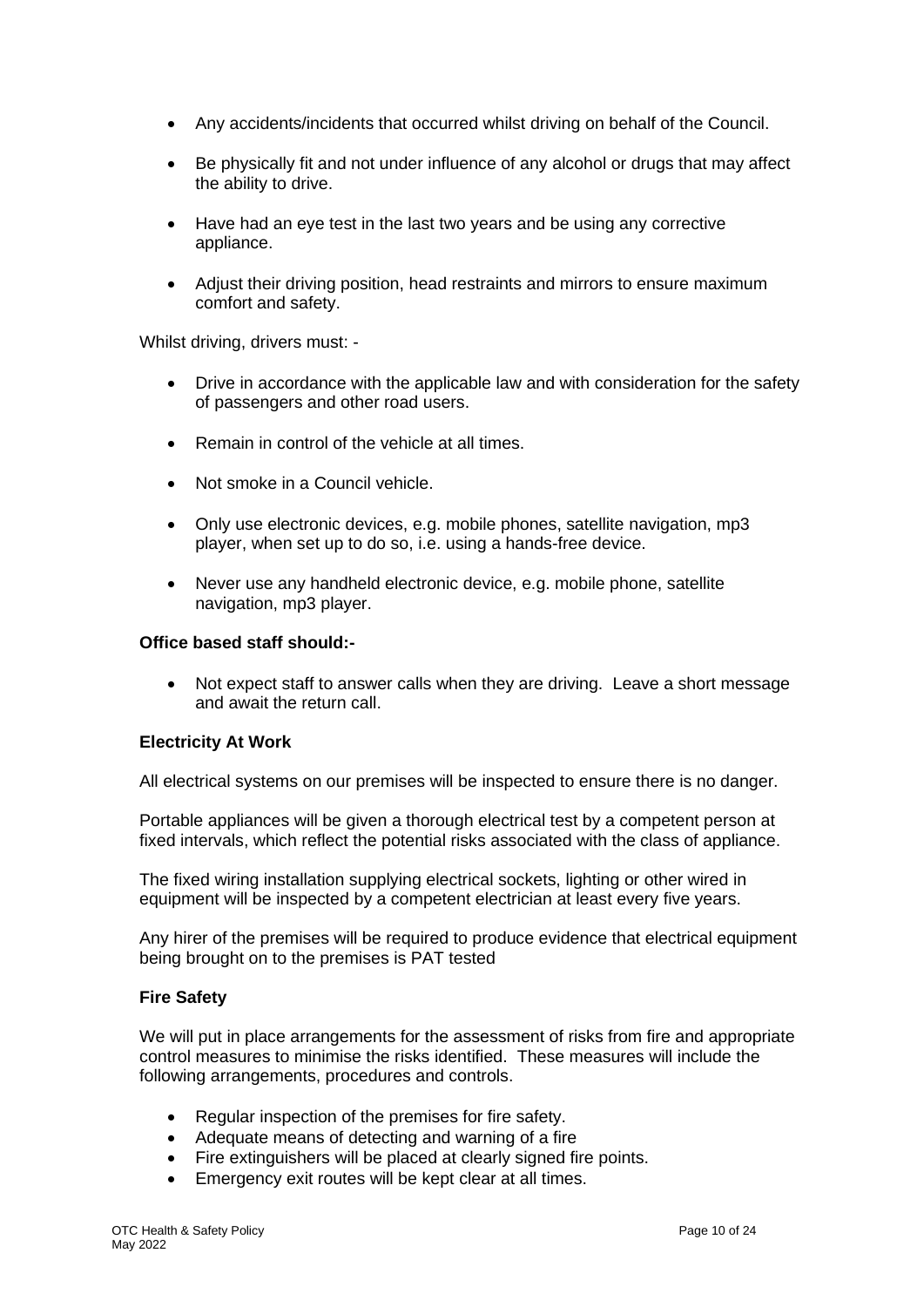- We will train in the use of extinguishers, procedures for fire drills and evacuation.
- Records of training and drills will be kept.
- Undertake an annual fire risk assessment
- Regular inspection of the premises for fire safety.

#### **First Aid**

We recognise our legal duty to make sufficient provision for first aid to employees.

We will make appropriate arrangements to ensure that there are an adequate number of trained first aiders.

Lone workers will also have their needs considered in respect of first aid.

In the event of anything other than minor injuries, medical assistance must be sought.

#### **Lone Working**

Okehampton Town Council will ensure, so far as is reasonably practicable, that employees who are required to work alone or unsupervised for significant periods of time are protected from risks to their health and safety.

Okehampton Town Council will determine, by risk assessment, those activities where work can be done safely by one unaccompanied person. This will include the identification of hazards from means of access and/or egress, machinery, goods, substances, etc.

Particular consideration will be given to:

- the remoteness or isolation of workplaces
- any problems of communication
- the possibility of interference, such as violence or criminal activity from other persons
- the nature of injury or damage to health

#### **Information and Training**

Employees will be given all necessary information, instruction, training and supervision to enable them to recognise the hazards and appreciate the risks involved with working alone.

Employees will be required to follow the safe working procedures devised including:

- when working alone, e.g. in an isolated area a member of staff is aware of your location and expected time frame necessary to complete the task
- check that work being done has been subject to risk assessment and check the assessment yourself – some work may have been identified as requiring the assistance of a second person or simply prohibited from being a lone working activity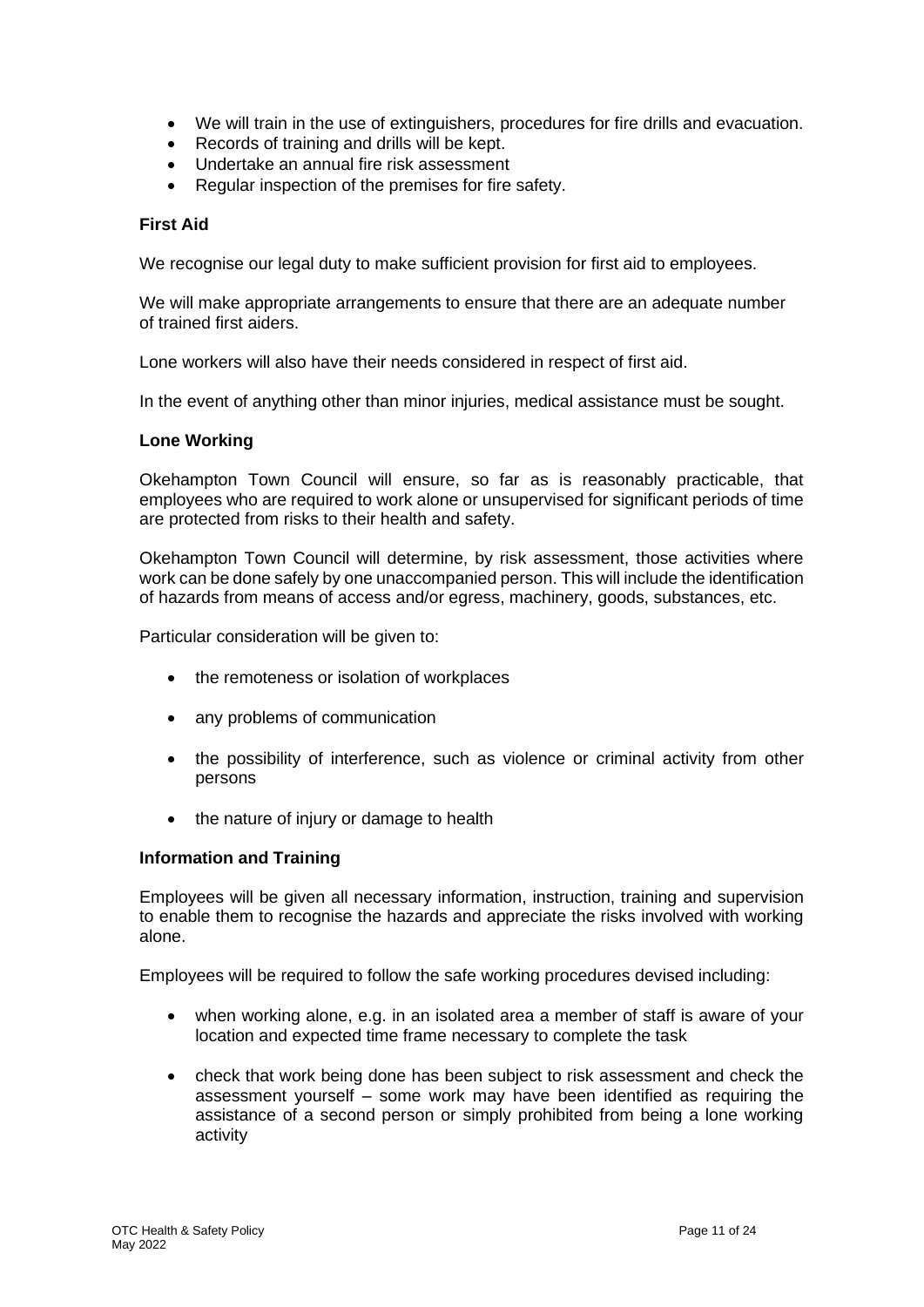- if possible and arranged beforehand, keep in regular contact with someone else, e.g. use a mobile phone to call into the office every couple of hours indicating your movements
- If there is no mobile phone connectivity then ensure you arrange for an alternative method of checking in i.e. visiting the office, walkie talkie, other
- do not put yourself at risk; if you do not feel safe discuss the situation with the Town Clerk

Certain tasks will not be carried out whilst working alone and these include working at height i.e. from ladders, heavy lifting activities. Further arrangements will be put in place for these activities.

Refer to the Lone Working Policy and risk assessment for further details

#### **Manual Handling**

Manual handling risks are present in most aspects of work.

We will undertake risk assessments in respect of all manual handling operations identified as having a significant risk and will strive to reduce these risks as far as possible.

Training in lifting techniques will be provided for staff involved in all operations identified as having a significant risk.

#### **Noise**

Certain activities generate noise such as the use of equipment and machinery however it is the exposure over a long period of time that is most likely to cause harm.

The Council will assess the level of exposure and put the appropriate level of control in place which may include replacing the noisy equipment or it may be a simple of providing ear protection for individuals.

All employees affected by noise will be provided with information, instruction and training.

#### **Occupational Ill Health**

We will take all reasonably practicable measures to prevent our employees from suffering any adverse health risks. Early detection of adverse health risks associated with our activities allows the council to confirm that adequate controls measures are in place.

Where, by risk assessment, it is considered appropriate we will provide health surveillance by qualified medical professionals.

All employees considered to be at risk will be required to comply with all reasonable requests for medical surveillance.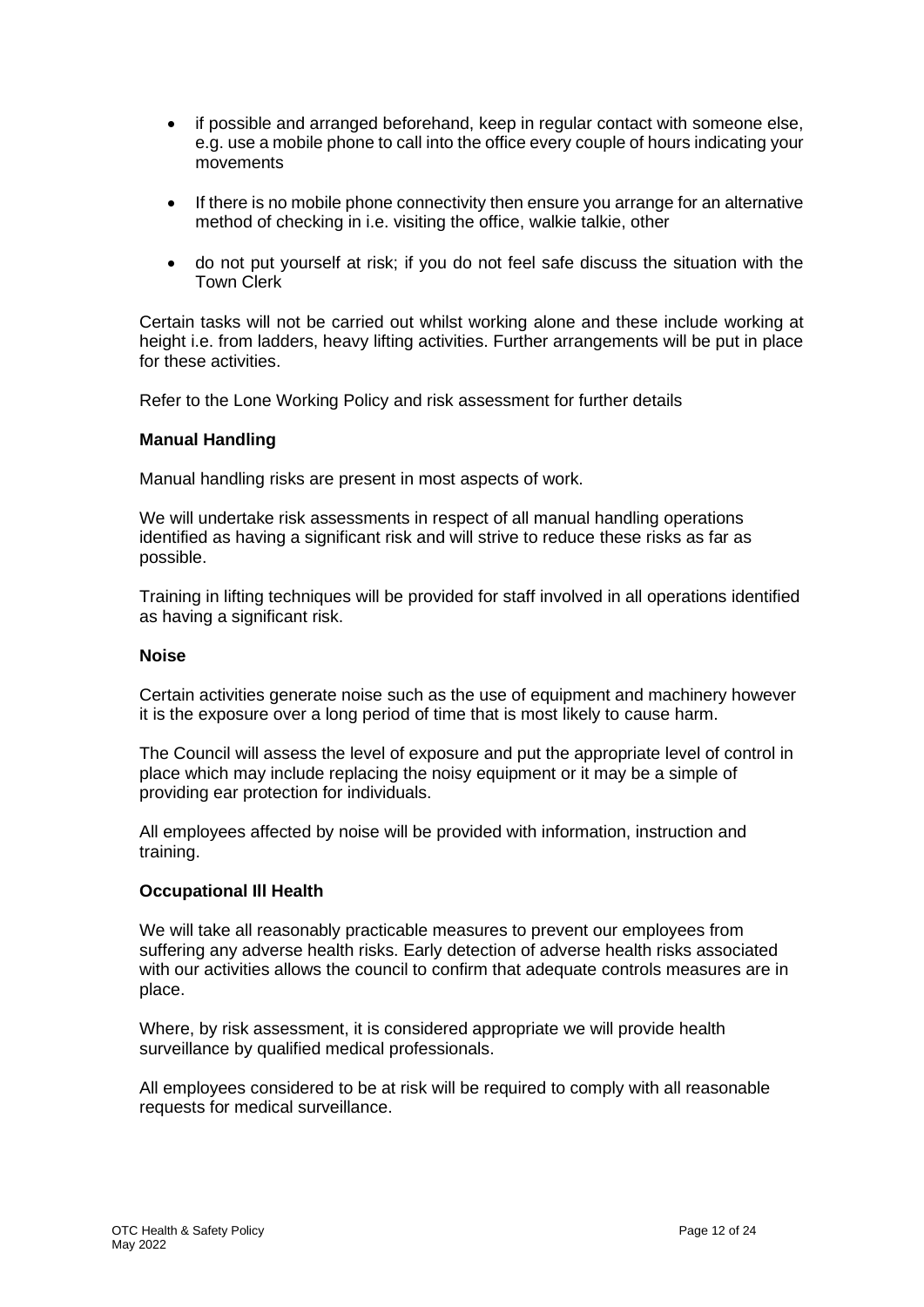The frequency of surveillance will be determined by several factors which may include the individual's susceptibility to harm. This will be discussed with the health professional and a programme of testing put into place.

#### **Personal Protective Equipment (PPE)**

PPE will be provided where our risk assessments show that a risk cannot otherwise be avoided.

It will only be used where it is not reasonably practicable to modify the activity, the process, or the method of work to prevent risk.

PPE will be maintained and replaced as necessary to ensure its effectiveness. Employees must report loss or obvious defects in PPE as soon as practicable.

#### **Pregnant Females**

We recognise that all work involving pregnant women and nursing mothers will need to take into account their physical and psychological capacity.

Employees are reminded that they have a duty to advise their employer as soon as they know they are pregnant.

#### **Risk Assessment**

We will carry out suitable and sufficient assessments of the risks to the health and safety of our employees and to others who might be affected by our work activities.

#### **Safety Inspections**

Safety inspections will be arranged at appropriate intervals. All safety equipment such as interlocking guards, emergency stops and pressure mats will be regularly tested to ensure effectiveness

#### **Smoking At Work**

Exposure to second-hand smoke, also known as passive smoking, increases the risk of lung cancer, heart disease and other illnesses. Ventilation or separating smokers and non-smokers within the same airspace does not stop potentially dangerous exposure.

It is the policy of the Company that all of its workplaces are smoke-free and that all employees have a right to work in a smoke-free environment.

Smoking is prohibited throughout the entire workplace with no exceptions. This includes Company vehicles that are used by more than one employee. This policy applies to all employees, customers and visitors.

For the purpose of this Policy e-cigarettes or "Vaping" is classed as smoking and is subject to the same restrictions

#### **Stress Management**

We recognise that stress is an increasing factor in our daily lives.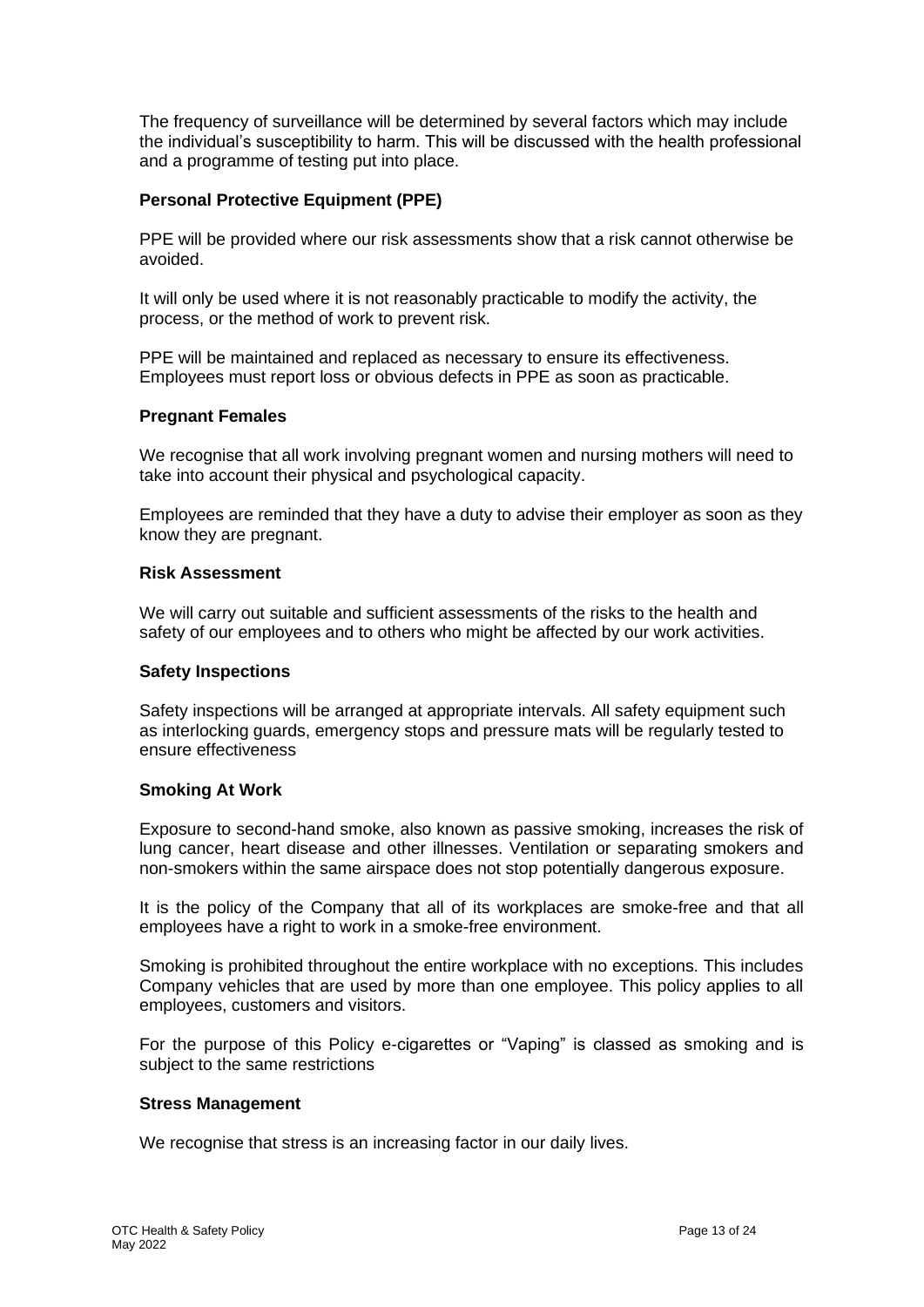The definition of stress is "the adverse reaction people have to excessive pressure or other demands placed upon them" This makes an important distinction between pressure, which can be a positive state if managed correctly, and stress which can be detrimental to health.

The Council will attempt to identify the stressors within the workplace and control them wherever possible, it will consult with staff on issues and train individual Line Managers in good management practices

The Council will provide confidential counselling for staff affected by stress caused by work related issues

It is every employee's responsibility to raise concerns to either your Line Manager, or Town Clerk and accept counselling when recommended.

#### **The Indoor Environment**

It is our policy to provide a working environment that is safe and comfortable.

#### **The Outdoor Environment**

#### **Trees**

The Council are responsible for numerous trees situated around the town and acknowledge its responsibility to ensure they are well maintained.

Trees are of great benefit to the Town and the overall risk to human safety is extremely low, however the Council does have a duty of care and will undertake a balanced and proportionate approach to tree safety.

- Independent Inspection The Council on a regular basis will arrange for all trees under their control to be assessed by a suitably qualified person with expertise in tree management. The Council will react accordingly to the recommendations with regards to tree maintenance.
- Visual Inspection Depending on the recommendations of the expert report the Council will undertake regular visual inspections at appropriate intervals. The interval will be dependent on condition, location and size of the tree.

All inspections will be documented.

#### **Play Areas and Skate Parks**

The Council recognises the need to keep the play areas and equipment safe for the users and as such will continue to do the following :-

- Daily inspection by Park-Keeper of the Play Areas, the Skate Park will be inspected on a weekly basis
- Annual Independent Inspection.

#### **Visitors**

Our policy regarding the control of visitors on our premises is that: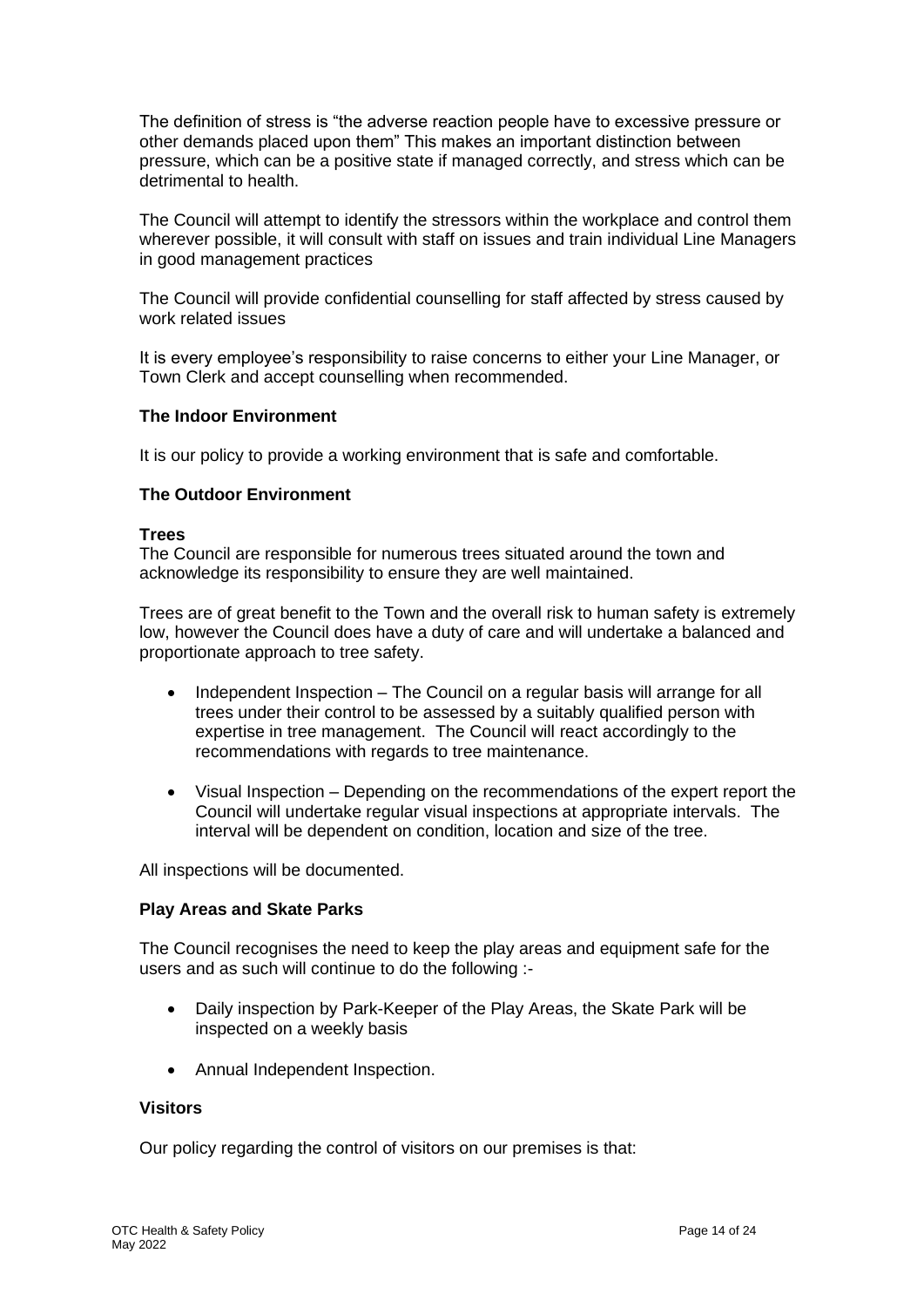- We must be aware that the visitor is on the premises.
- Visitors are the responsibility of the Council whilst on the premises.

All visitors must comply with any instructions given to them.

#### **Work Equipment**

We will, so far as is reasonably practicable, ensure that all work equipment is safe and without risk.

To minimise the risk of injury from work equipment we will:

- Carry out risk assessments of all equipment in use and all new or second hand equipment purchased.
- Carry out inspections to ensure all safety critical features remain fully effective.
- Ensure that all maintenance procedures are kept up-to-date.
- Provide suitable training.

#### **Young Persons**

We will pay special regard to the needs of any young persons by risk assessing the tasks we are asking them to do and take into account their inexperience and immaturity.

#### 2.0 **APPENDIX**

#### 2.1 **Arrangements**

- Overall and final responsibility for health and safety is that of the Town Council
- Day to day responsibility for ensuring the policy is put into practice is delegated to the Town Clerk
- Our nominated Competent Person is WPS Insurance Brokers
- The following employees are responsible for health and safety in their areas:-

| <b>Name</b>       | Area with the Responsibility of |
|-------------------|---------------------------------|
| <b>Town Clerk</b> | <b>Property Committee</b>       |
| Park-Keeper       | <b>Parks Committee</b>          |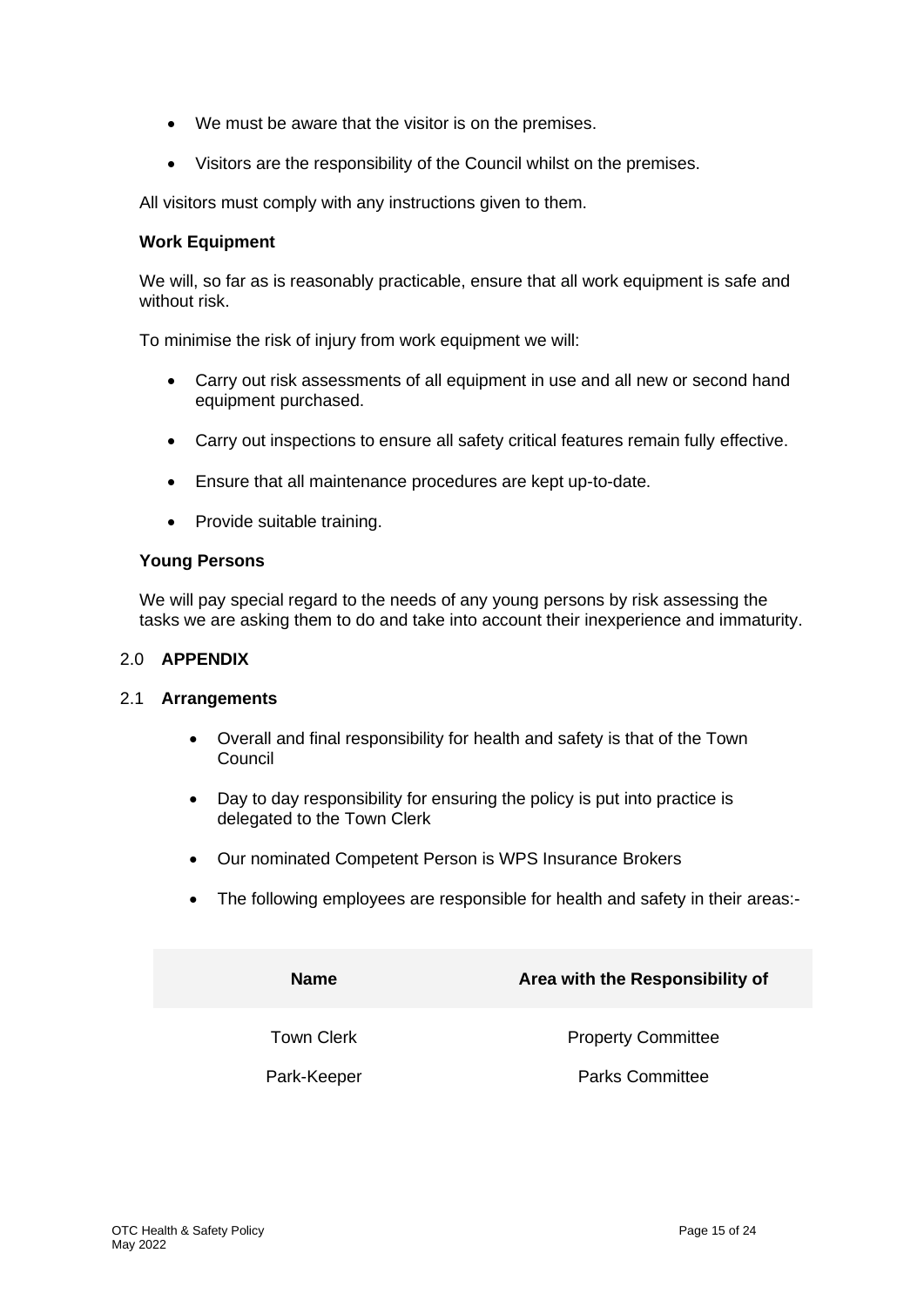- Employees should report any health and safety concerns to the Town Clerk
- The Town Clerk will be responsible for ensuring any risk assessments as required by Regulations are undertaken.
- Action required to reduce or control the risks will be approved by the Town Clerk
- The Town Clerk will be responsible for ensuring that employees are made aware of the findings of the risk assessments and any control measures identified.
- Any defects in plant, equipment, buildings or systems should be reported to the Town Clerk
- The Health and Safety Law Poster is displayed in the Town Hall and the Park-Keepers office

#### 3.1 **Arrangements**

- Induction training for new employees is the responsibility of the Town Clerk/Park-Keeper
- Job training will be co-ordinated by the Town Clerk/Park-Keeper
- The training plan will be reviewed at least annually
- Training records are kept in the Town Clerk's office
- The first aid boxes are kept in the Town Hall main office and first floor kitchen, the Charter Hall kitchen and in the Park-Keepers office.
- The Accident forms are kept In the Town Hall admin office and the Park Keepers Office
- All accidents should be reported to the Town Clerk
- the Town Clerk and the relevant Committee Chairman or Mayor will conduct the accident investigation
- Emergency escape routes are checked weekly by Caretaker
- Fire safety checks are carried out weekly by Caretaker
- Fire extinguishers are maintained by Chubb
- The fire alarm is tested weekly by Caretaker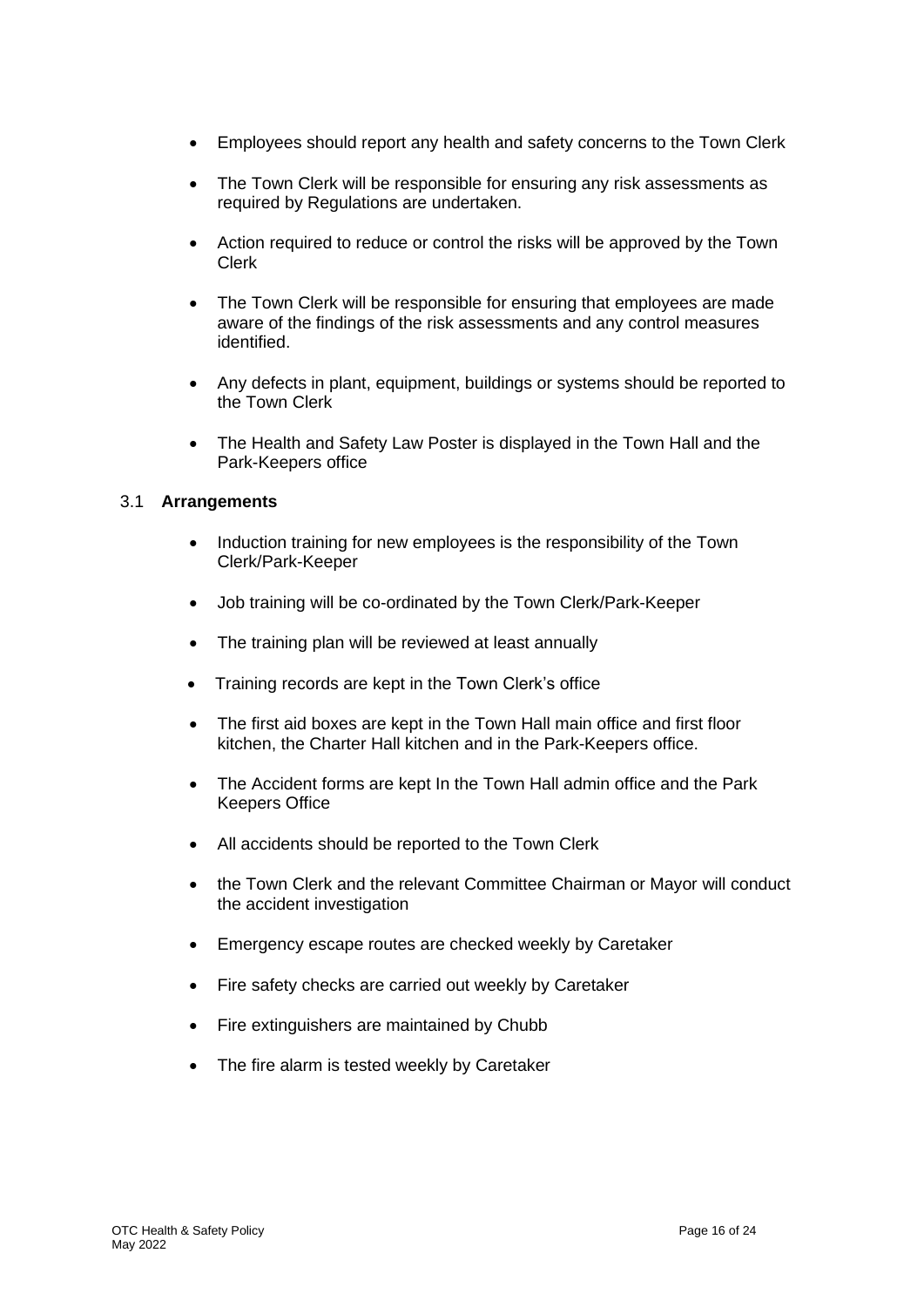#### **Manual Handling**

#### **PRINCIPLES OF GOOD HANDLING TECHNIQUE**

#### **1 Planning**

Plan the lift, consider where the load is to be placed, the distances involved, are there any obstructions such as closed doors? is assistance required?, can handling aids or equipment be used?



#### **2 Feet**

The feet should be positioned apart (shoulder width), one foot ahead of the other in the direction of the intended movement



#### **3 Knees**

Adopt a good posture for handling with the knees bent (not squat – don't kneel), in order to gain the most effective power from the thigh muscles

#### **4 Back**

The back should be straight - not necessarily vertical  $(15 - 20^{\circ})$  from vertical is alright, keeping the natural curve of the spine. It may help to tuck in the chin. If necessary, lean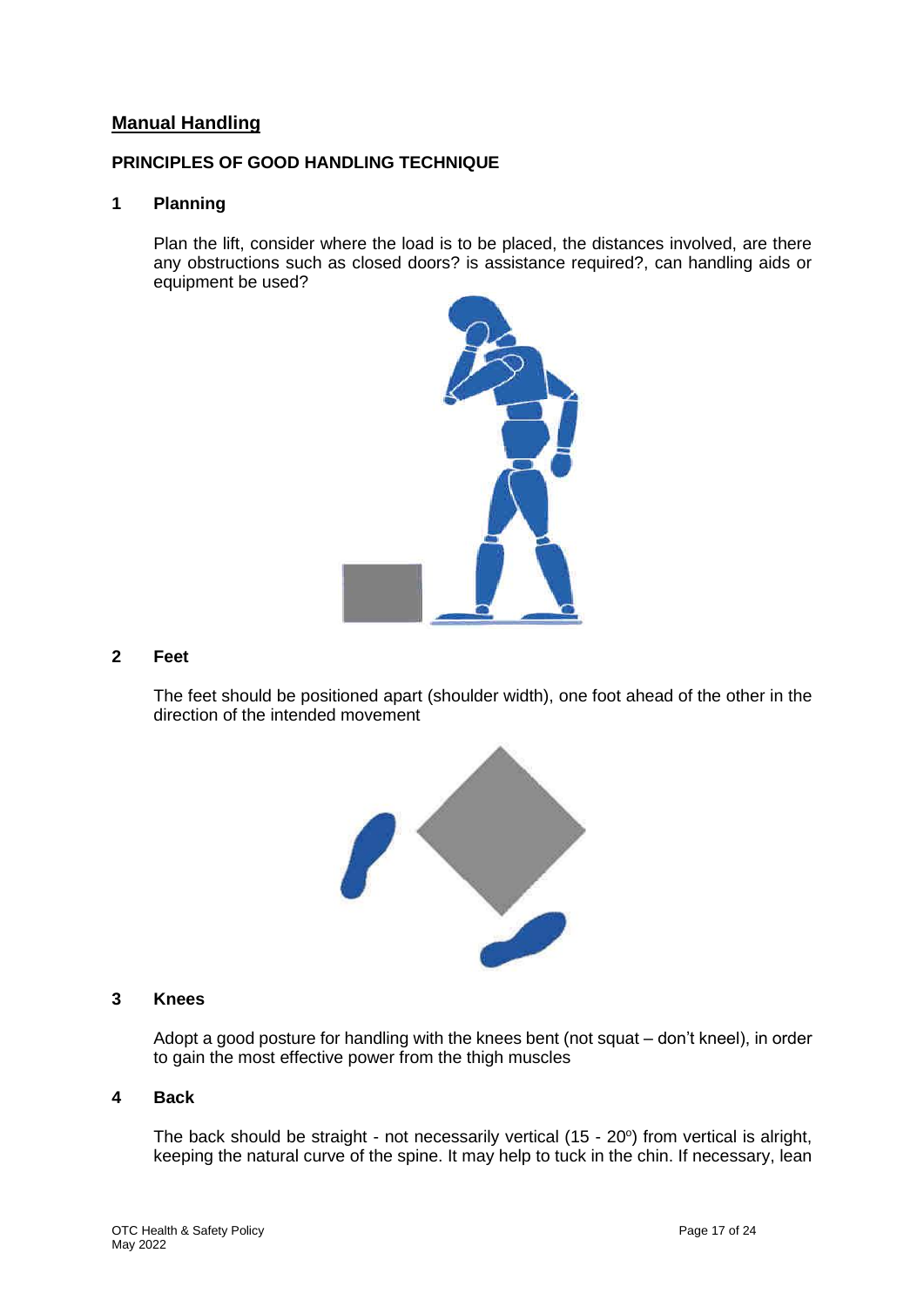forward a little over the load to get a good grip and to keep the centre of gravity over the load.

#### **5 Arms**

The arms should be close to the body (nearer the centre of gravity) with the shoulders level and facing the same direction as the hips.



#### **6 Hands**

Ensure a firm grip on the load using the roots of the fingers and the palm of the hand. Holding the load this way is also less tiring than keeping the fingers straight.

#### **7 Head**

Raise the chin out and up as the lift begins, otherwise this results in round shoulders and a curved spine.

#### **8 Moving the load**



- Keep the load as close to the trunk for as long as possible, and where relevant, keep the heaviest side of the load close to the body. Slide the load towards you if required.
- Lift smoothly
- Move the feet not the trunk when turning to the side, i.e., don't twist.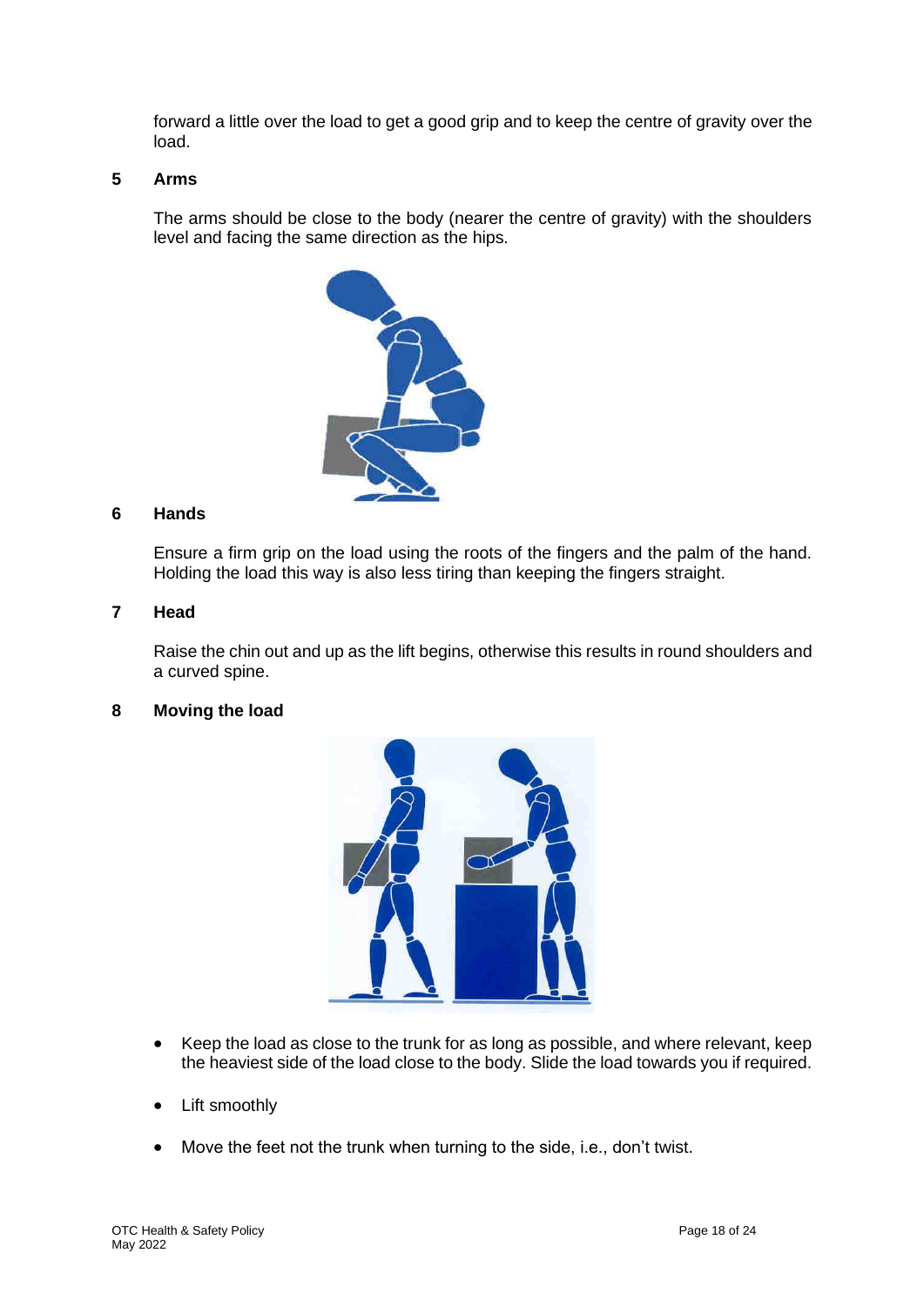• Put the load down and then slide the load into the required position if necessary.

#### **9 Team Handling**

Handling by two or more people may make possible an operation that is beyond the capability of one person, or reduce the risk of injury to a solo handler.



Additional difficulties may arise if team members impede each other's vision or movement, or if the load offers insufficient good handholds. This can occur particularly with compact loads which force the handlers to work close together or where the space available for movement is limited.

When lifting loads at or near floor level is unavoidable, handling techniques which allow the use of relatively strong leg muscles rather than those of the back are preferable, provided the load is small enough to be held close to the trunk. In addition, if the task includes lifting to shoulder height, allow the handlers to change hand grip. Bear in mind, however, that such techniques impose heavy forces on the knees and hip joints which must carry both the weight of the load and the weight of the rest of the body.

The closeness of the load to the body can also be influenced by foot placement. The elimination of obstacles which need to be reached over or into will permit the handler's feet to be placed beneath or adjacent to the load before beginning the manual handling operation.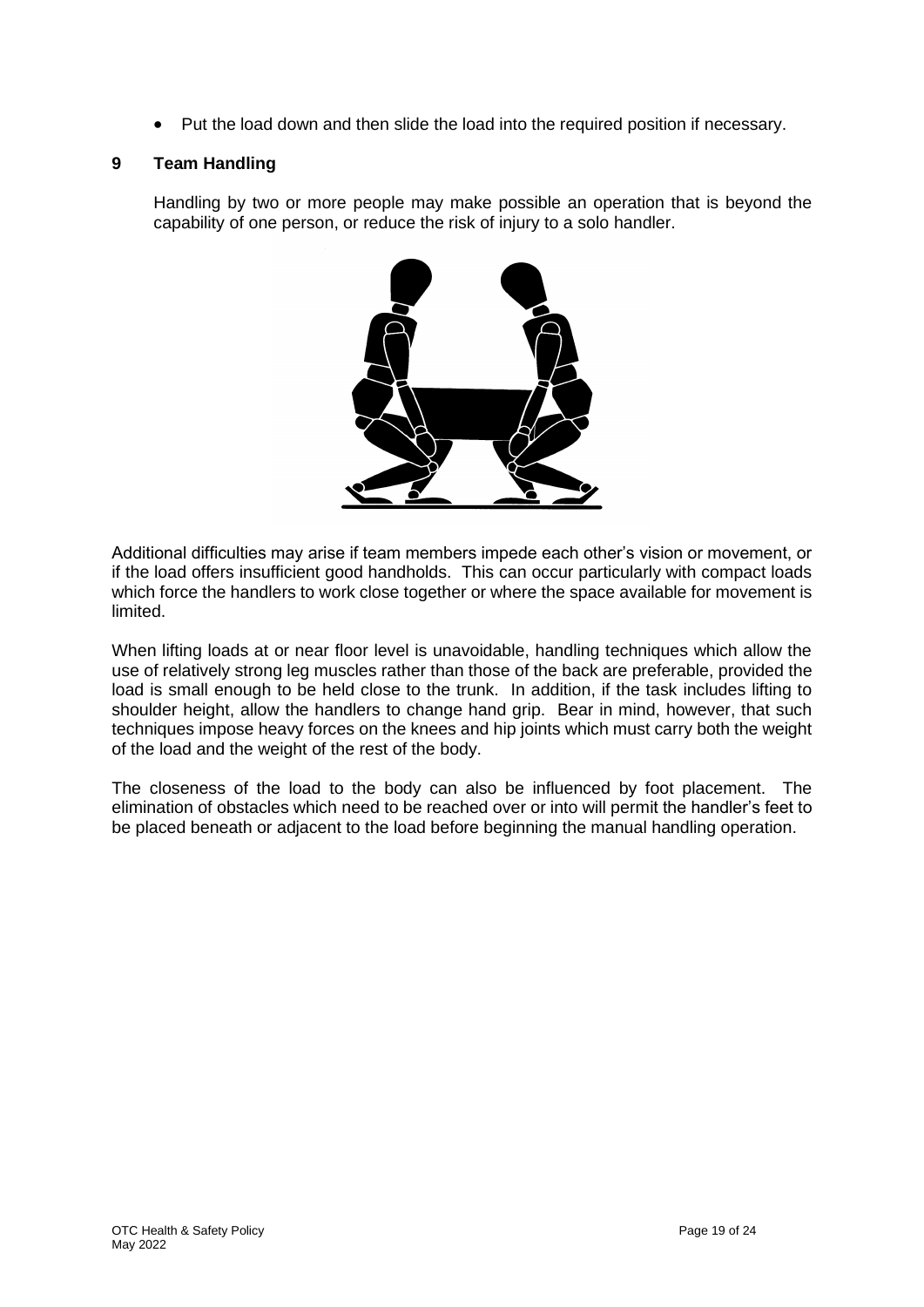## **Display Screen Equipment (DSE)/Visual Display Unit (VDU)**

Some practical tips:

#### **Getting comfortable**

- Adjust your chair and VDU to find the most comfortable position for your work. As a broad guide, your forearms should be approximately horizontal and your eyes the same height as the top of the VDU.
- Make sure you have enough work space to take whatever documents or other equipment you need.
- Try different arrangements of keyboard, screen, mouse and documents to find the best arrangement for you. A document holder may help you avoid awkward neck and eye movements.
- Arrange your desk and VDU to avoid glare, or bright reflections on the screen. This will be easiest if neither you nor the screen is directly facing windows or bright lights. Adjust curtains or blinds to prevent unwanted light.
- Make sure there is space under your desk to move your legs freely. Move any obstacles such as boxes or equipment.
- Avoid excess pressure from the edge of your seat on the backs of your legs and knees. A footrest may be helpful, particularly for smaller users.

#### **Keying In**

- Adjust your keyboard to get a good keying position. A space in front of the keyboard is sometimes helpful for resting the hands and wrists when not keying.
- Try to keep your wrists straight when keying. Keep a soft touch on the keys and don't overstretch your fingers. Good keyboard technique is important.

#### **Using a mouse**

- Position the mouse within easy reach, so it can be used with the wrist straight. Sit upright and close to the desk, so you don't have to work with your mouse arm stretched. Move the keyboard out of the way if it is not being used.
- Support your forearm on the desk, and don't grip the mouse too tightly.
- Rest your fingers lightly on the buttons and do not press them hard.

#### **Reading the screen**

- Adjust the brightness and contrast controls on the screen to suit lighting conditions in the room.
- Make sure the screen surface is clean.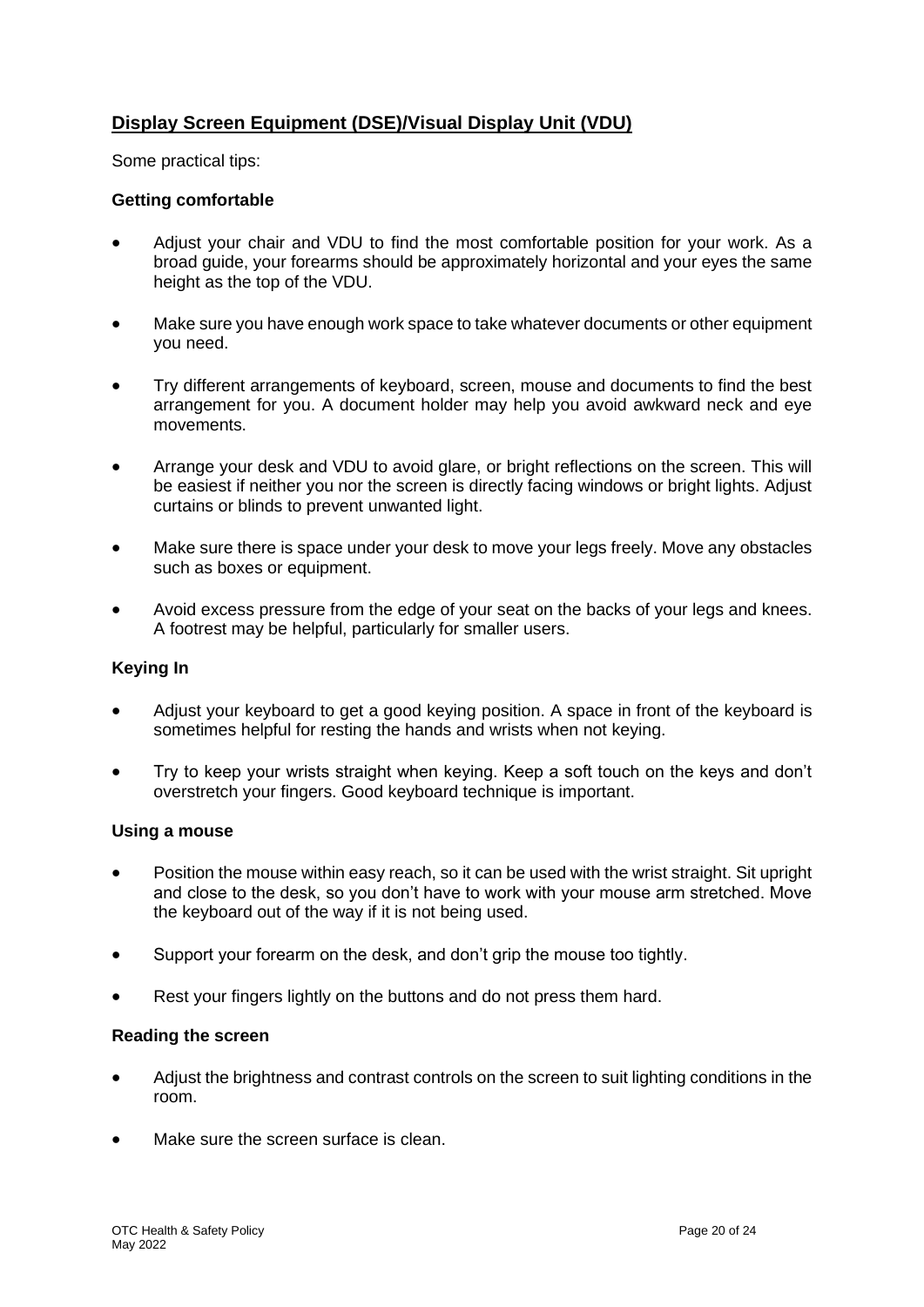- In setting up software, choose options giving text that is large enough to read easily on your screen, when you are sitting in a normal, comfortable working position. Select colours that are easy on the eye (avoid red text on a blue background, or vice-versa).
- Individual characters on the screen should be sharply focused and should not flicker or move. If they do, the VDU may need servicing or adjustment.

#### **Posture and breaks**

- Don't sit in the same position for long periods. Make sure you change your posture as often as practicable. Some movement is desirable, but avoid repeated stretching to reach things you need (if this happens a lot, rearrange your workstation)
- Most jobs provide opportunities to take a break from the screen, e.g. to do filing or photocopying. Make use of them. If there are no such natural breaks in your job, your employer should plan for you to have rest breaks. Frequent short breaks are better than fewer long ones.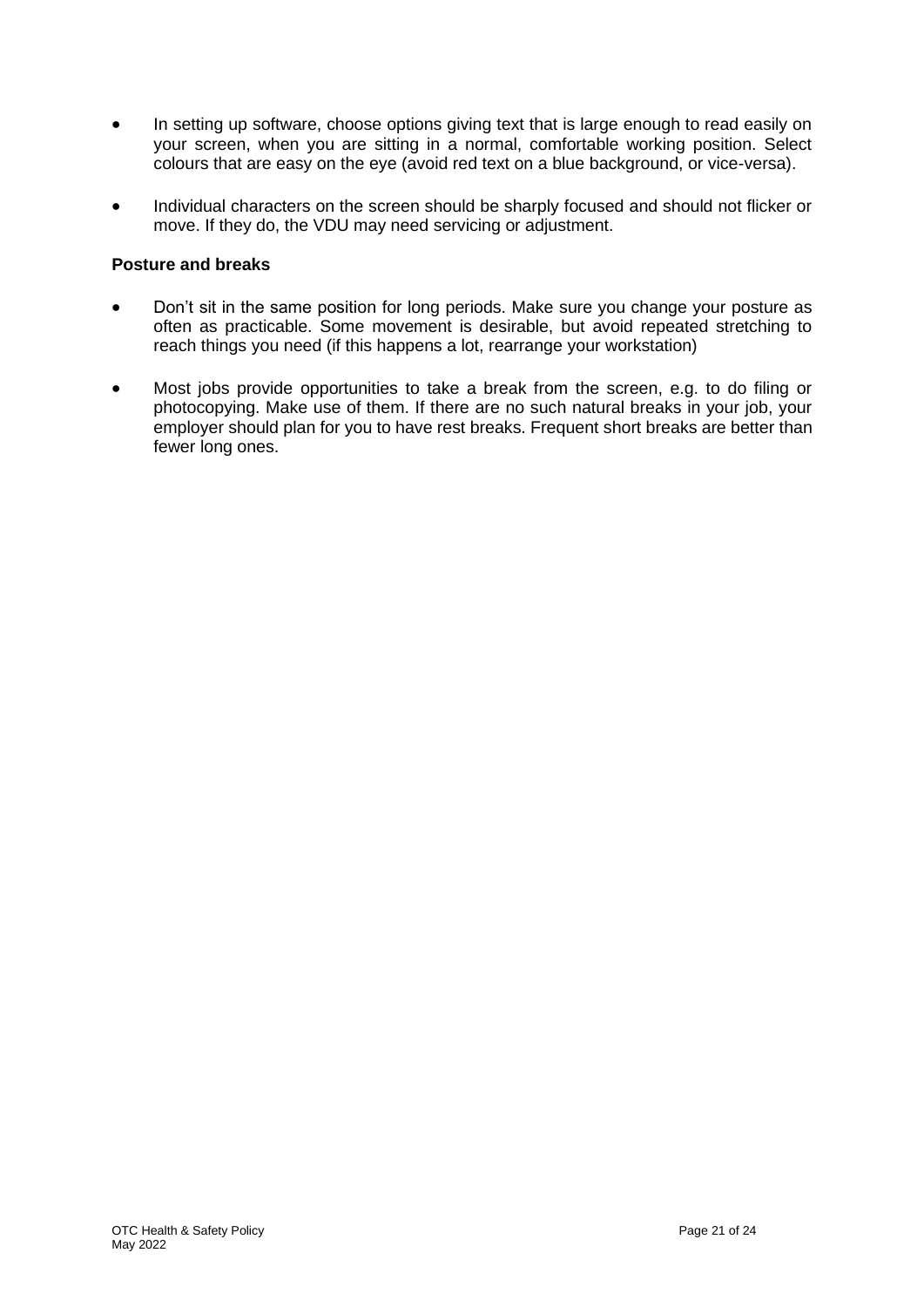## **Ladders and Stepladders**

This guidance is to help you:

- know when to use a ladder;
- decide how to go about selecting the right sort of ladder for the particular job;
- understand how to use it;
- know how to look after it; and
- take sensible safety precautions.

When is a ladder the most suitable access equipment?

As a guide, **only** use a ladder or stepladder:

- in one position for a maximum of 30 minutes;
- for 'light work' they are not suitable for strenuous or heavy work. If a task involves you carrying more than 10 kg (a bucket of something) up the ladder or steps it will need to be justified by a detailed manual handling assessment;
- where a handhold is available on the ladder or stepladder;
- where you can maintain three points of contact (hands and feet) at the working position;

On a **ladder** where you cannot maintain a handhold, other than for a brief period of time, other measures will be needed to prevent a fall or reduce the consequences of one. On **stepladders**  where a handhold is not practicable you will need to consider whether it is safe to work or not.

Is it a safe place to use a ladder or stepladder?

As a guide, **only** use a ladder or stepladder:

- on firm ground or spread the load (e.g. use a board);
- on clean, solid surfaces (paving slabs, floors etc). These need to be clean (no oil, moss or leaf litter) and free of loose material (sand, packaging materials etc) so the feet can grip. Shiny floor surfaces can be slippery even without contamination;

Never stand ladders or stepladders on moveable objects, such as pallets, bricks, lift trucks, tower scaffolds, vans, stacks of paper or boxes etc. If the ladder or stepladder won't reach, you need to use a more suitable type of access equipment.

#### **Safety in use – stepladders**

On a stepladder **do not:**

- overload it you and anything you are carrying should not exceed the highest load stated on the stepladder;
- use it in locations where the restraint devices cannot be fully opened. Any locking devices must also be engaged;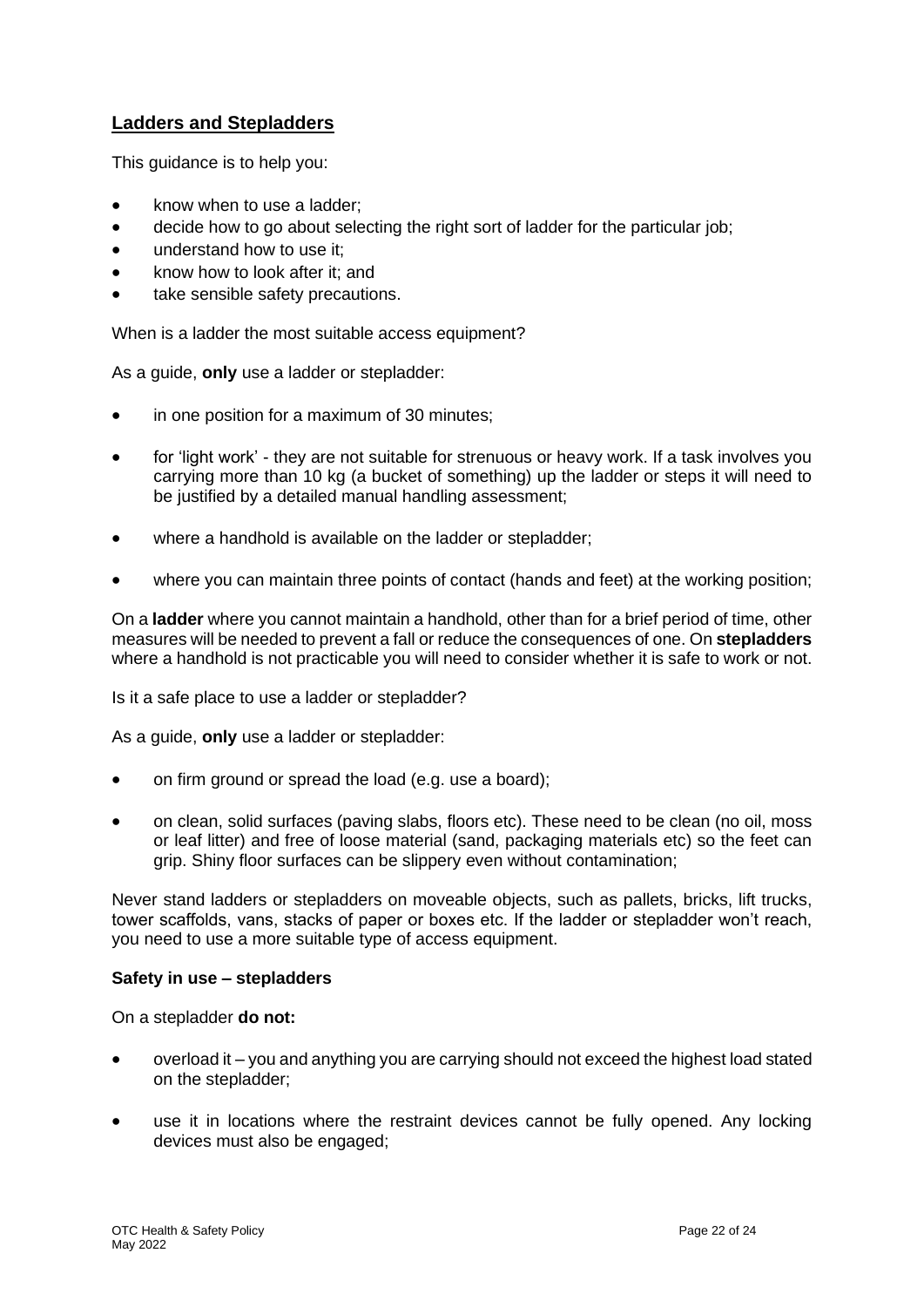- use the top two steps of a stepladder, unless a suitable handrail is available on the stepladder;
- don't use the top three steps of swing-back or double-sided stepladders, where a step forms the very top of the stepladder.





Correct – two clear rungs. Don't work any higher up this type of stepladder.

Correct – 3 clear rungs, do not work any higher on this type of stepladder

When using stepladders, avoid work that imposes a side loading, such as side-on drilling through solid materials (e.g. bricks or concrete), by having the steps facing the work activity. Where side-on loadings cannot be avoided you should prevent the steps from tipping over, for example by tying the steps to a suitable point, or you should use a more suitable type of access equipment.



Incorrect – steps side on to work activity Correct – steps facing work activity

Where you cannot maintain a handhold (e.g. putting a box on a shelf), the use of a stepladder will have to be justified by taking into account:

the height of the task;